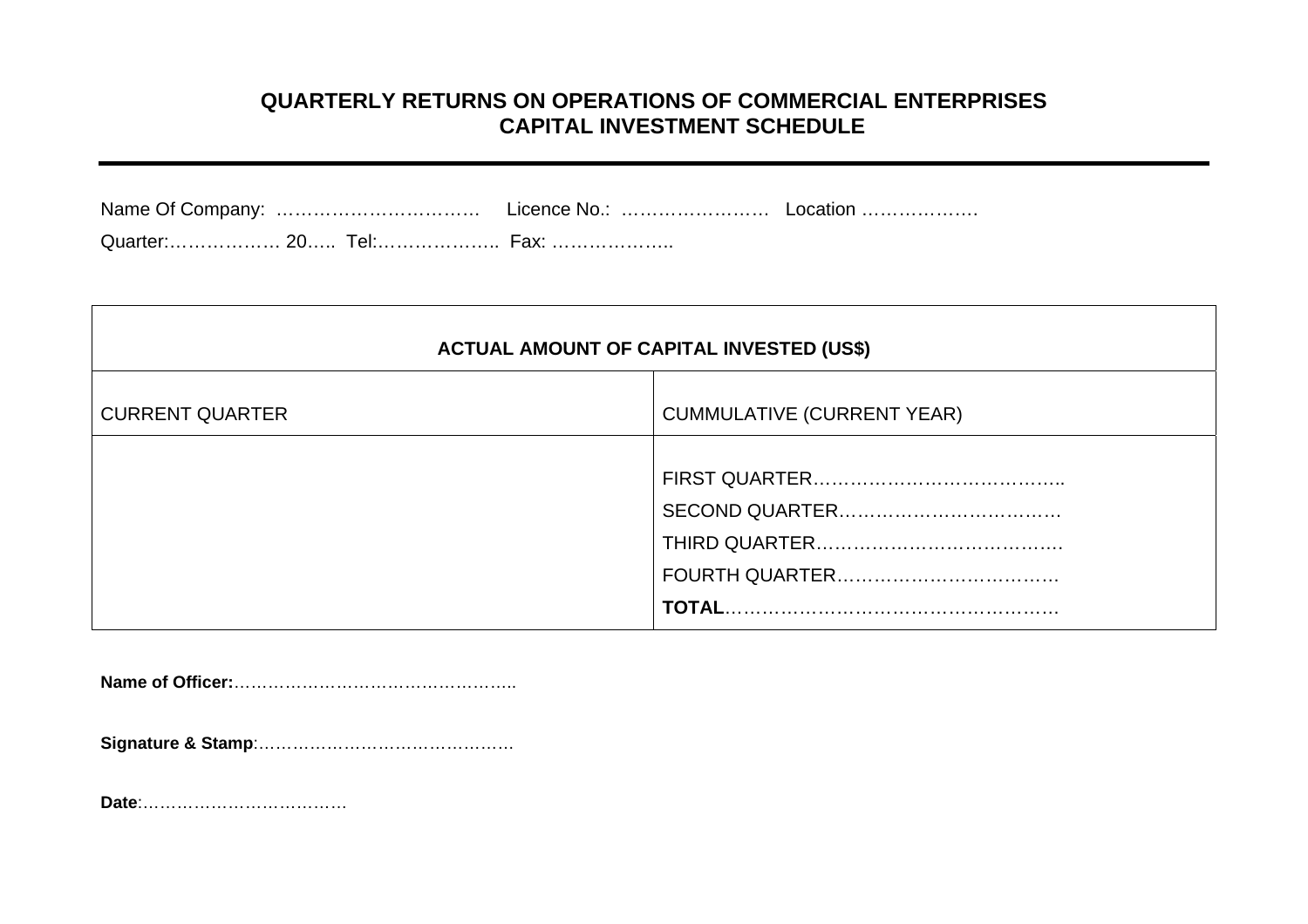# **QUARTERLY RETURNS ON OPERATIONS OF COM MERCIAL ENTERPRISES IMPORT SCHEDULE**

| Quarter: 20 Tel: Fax: |  |  |  |
|-----------------------|--|--|--|

|                                                      | <b>ITEM</b>    |                                 | <b>OPENING STOCK</b> |                                 | <b>ADDITIONAL STOCK</b> | <b>CLOSING STOCK</b>  |              |  |
|------------------------------------------------------|----------------|---------------------------------|----------------------|---------------------------------|-------------------------|-----------------------|--------------|--|
| <b>GFZB</b><br><b>FORM 9</b><br><b>SERIAL</b><br>NO. | <b>PRODUCT</b> | Unit/<br><b>Volume</b><br>(M/T) | Value (US\$)         | Unit/<br><b>Volume</b><br>(M/T) | Value (US\$)            | Unit/ Volume<br>(M/T) | Value (US\$) |  |
|                                                      |                |                                 |                      |                                 |                         |                       |              |  |
|                                                      |                |                                 |                      |                                 |                         |                       |              |  |
|                                                      |                |                                 |                      |                                 |                         |                       |              |  |
| <b>TOTAL</b>                                         |                |                                 |                      |                                 |                         |                       |              |  |

*QUA RTERLY R ETURNS – COMMERCIAL ENTERPRISES*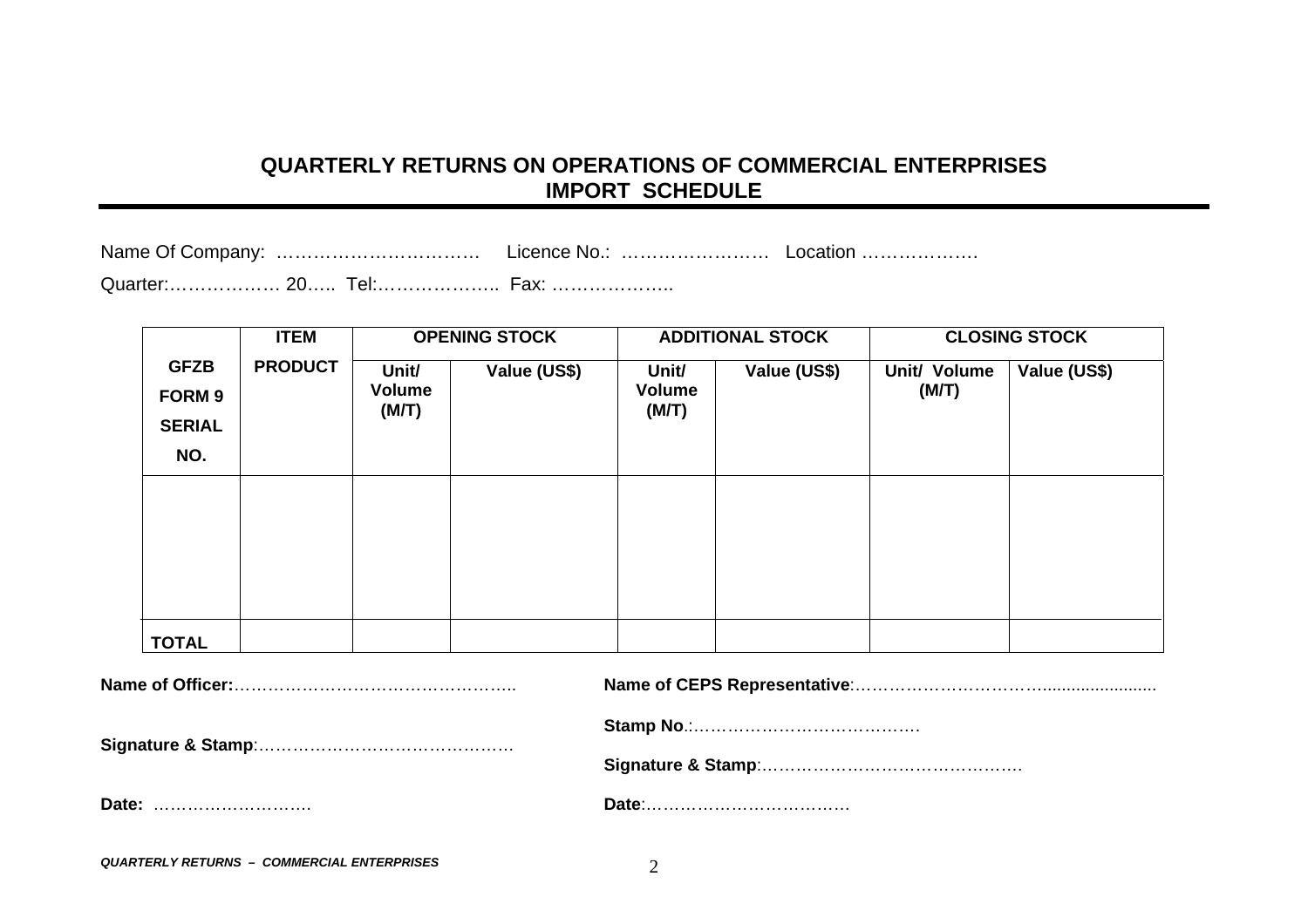#### **QUARTERLY RETURNS ON OPERATIONS OF COMMERCIAL ENTERPRISES EXPORT SCHEDULE**

|               |  | Licence No.: | Location |
|---------------|--|--------------|----------|
| Quarter: 20 1 |  |              |          |

**GCNET ENTRY NUMBER PRODUCT VOLUME (M / T) VALUE (US\$) TOTAL**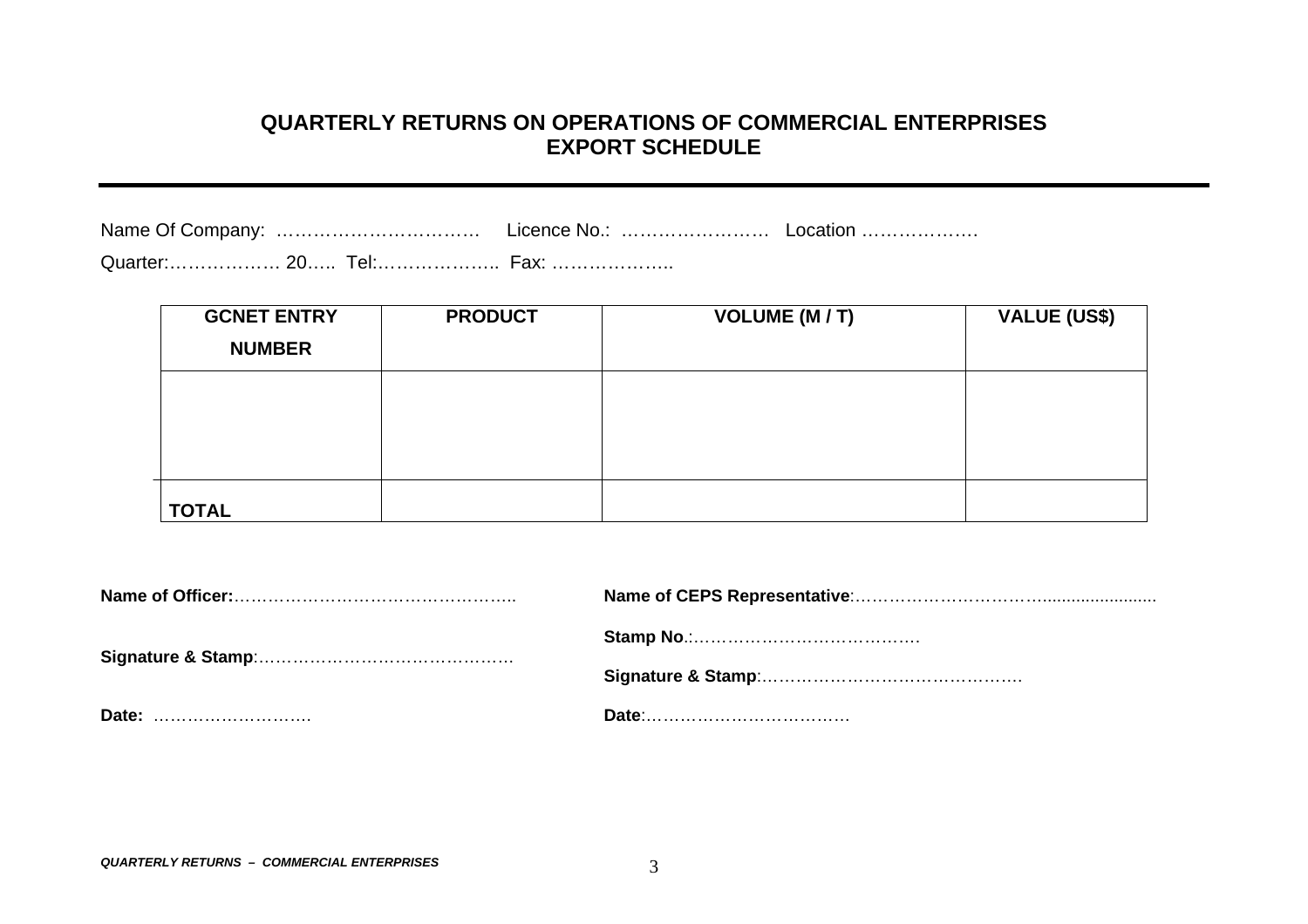### **QUARTERLY RETURNS ON OPERATIONS OF COMMERCIAL ENTERPRISES LOCAL SALES SCHEDULE**

| Quarter: 20 Tel: Fax: |  |  |
|-----------------------|--|--|

| <b>FORM 9A</b> | <b>PRODUCT</b> | <b>NAME OF IMPORTER</b> | <b>VOLUME OF SALES</b> | <b>VALUE OF</b>     | <b>VAT/DUTIES</b>  | <b>FCVR</b>   | <b>FCVR</b> |
|----------------|----------------|-------------------------|------------------------|---------------------|--------------------|---------------|-------------|
| <b>NUMBER</b>  |                |                         | (M/T)                  | <b>SALES (US\$)</b> | <b>PAID (US\$)</b> | <b>NUMBER</b> | <b>DATE</b> |
|                |                |                         |                        |                     |                    |               |             |
|                |                |                         |                        |                     |                    |               |             |
|                |                |                         |                        |                     |                    |               |             |
|                |                |                         |                        |                     |                    |               |             |
|                |                |                         |                        |                     |                    |               |             |
|                |                |                         |                        |                     |                    |               |             |
|                |                |                         |                        |                     |                    |               |             |
|                |                |                         |                        |                     |                    |               |             |
| <b>TOTAL</b>   |                |                         |                        |                     |                    |               |             |

| Date: |  |
|-------|--|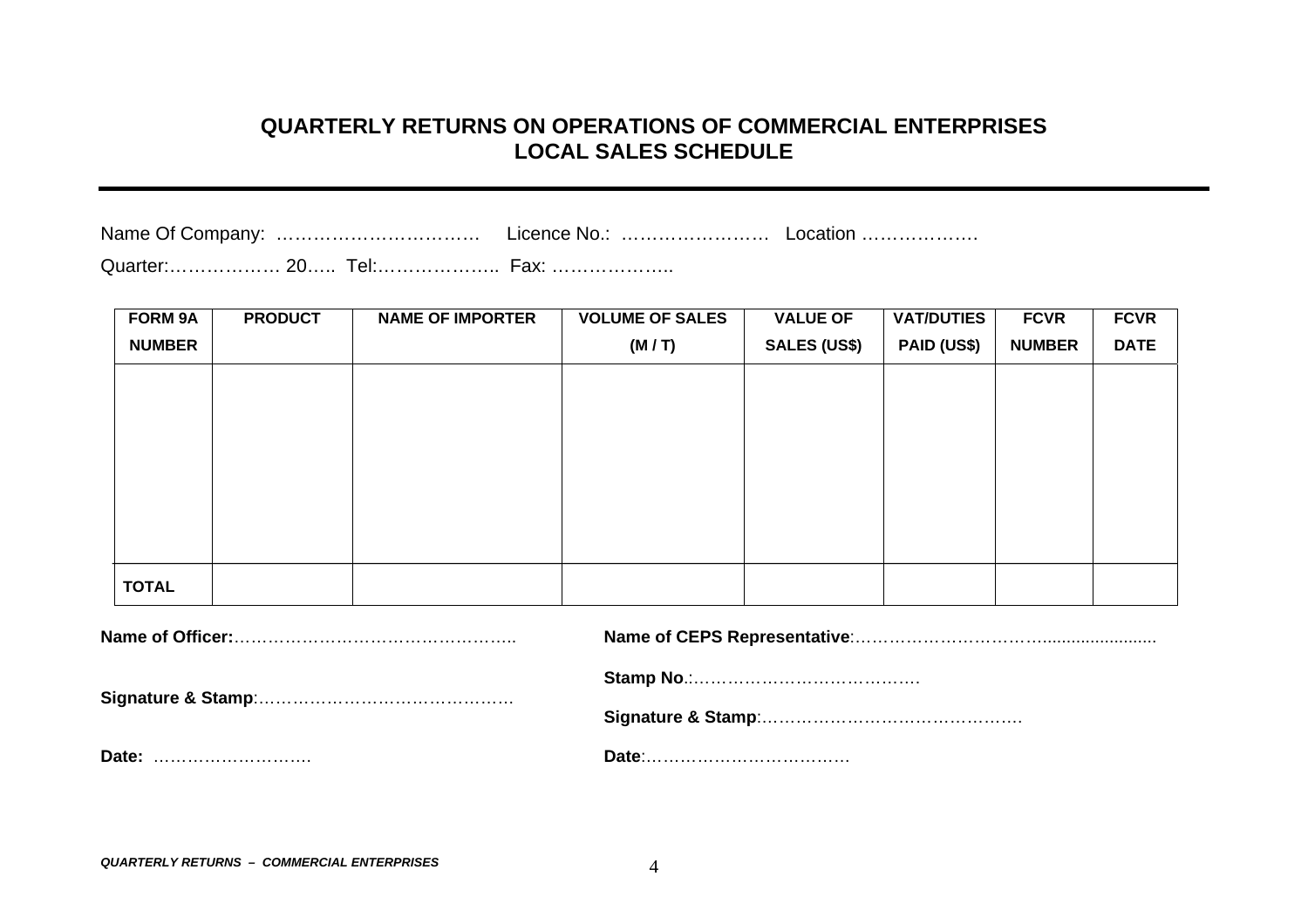#### **QUARTERLY RETURNS ON OPERATIONS OF COMMERCIAL ENTERPRISES EMPLOYMENT SCHEDULE**

Quarter:……………… 20….. Tel:……………….. Fax: ………………..

|      | <b>MANAGERIAL</b><br><b>STAFF</b> |      |   |   | TECH. &<br><b>SUPERVISORY</b> |   |                          |      | <b>SKILLED</b> |   |      |  | <b>UNSKILLED</b> |   |      | <b>TOTAL</b> |      |            |  |  | <b>TOTAL</b> | <b>GRAND TOTAL</b> |
|------|-----------------------------------|------|---|---|-------------------------------|---|--------------------------|------|----------------|---|------|--|------------------|---|------|--------------|------|------------|--|--|--------------|--------------------|
| Nat. |                                   | Exp. |   |   | Nat.                          |   | Exp.                     | Nat. |                |   | Exp. |  | Exp.             |   | Nat. |              | Exp. | Nat.       |  |  | Nat.         |                    |
| M    | Е                                 | м    | - | М | Е                             | M | $\overline{\phantom{0}}$ | М    | E.             | м |      |  |                  | м |      | м            |      | <b>IVI</b> |  |  |              |                    |
|      |                                   |      |   |   |                               |   |                          |      |                |   |      |  |                  |   |      |              |      |            |  |  |              |                    |

**Name of Officer:**…………………………………………..

**Signature & Stamp**:………………………………………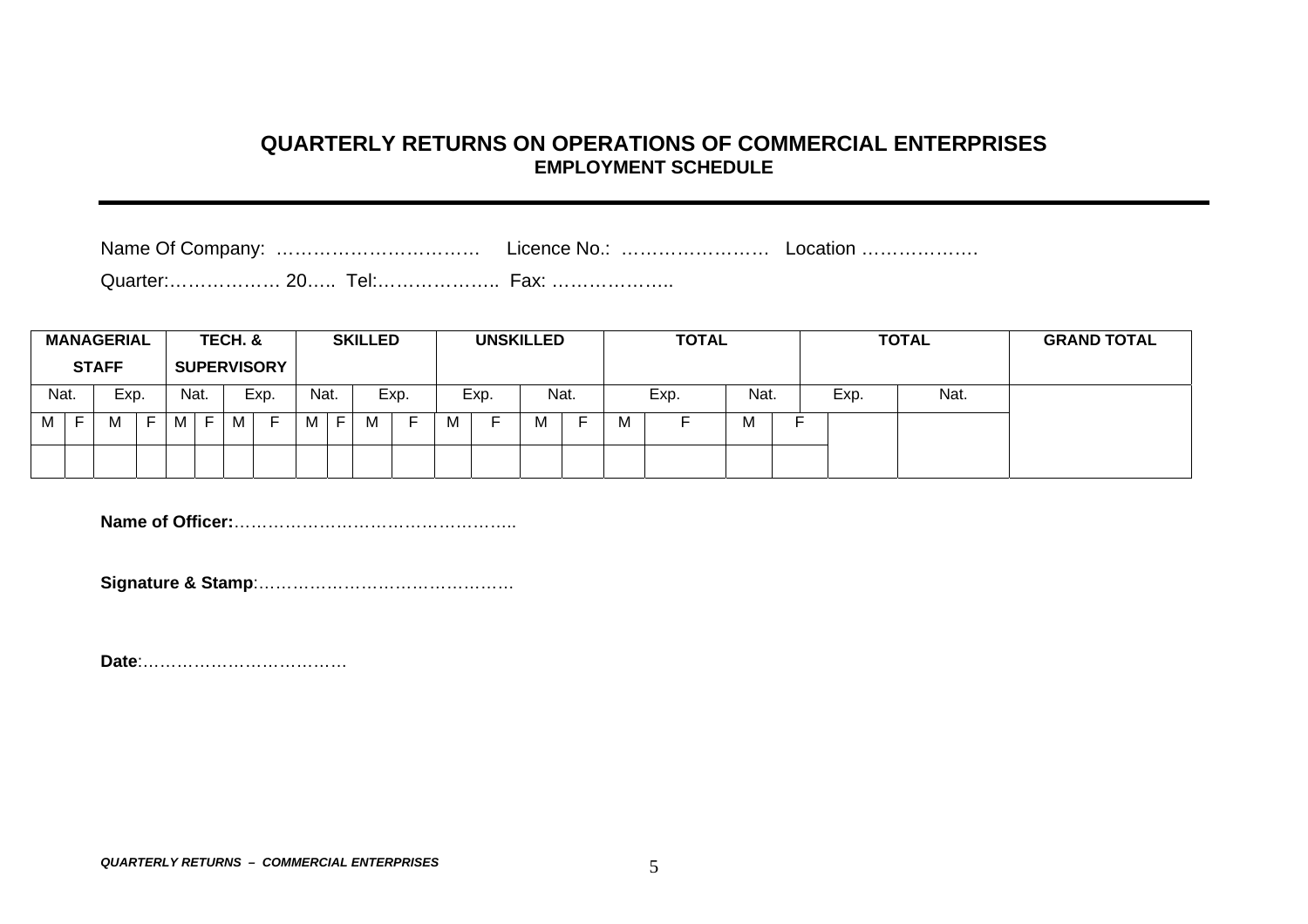# **QUARTERLY RETURNS ON OPERATIONS OF COMMERCIAL ENTERPRISES ACTUAL SALARY / WAGE SCHEDULE OF EMPLOYEES IN U.S. DOLLARS**

| Name Of Company: | Licence No.: | Location |
|------------------|--------------|----------|
|                  |              |          |

Quarter:……………… 20….. Tel:……………….. Fax: ………………..

|      | <b>MANAGERIAL</b> |      | TECH. &            |      | <b>SKILLED</b> |      | <b>UNSKILLED</b> | <b>TOTAL</b> |      | <b>GRAND TOTAL</b> |
|------|-------------------|------|--------------------|------|----------------|------|------------------|--------------|------|--------------------|
|      | <b>STAFF</b>      |      | <b>SUPERVISORY</b> |      |                |      |                  |              |      |                    |
| Nat. | Exp.              | Nat. | Exp.               | Nat. | Exp.           | Exp. | Nat.             | Exp.         | Nat. |                    |
|      |                   |      |                    |      |                |      |                  |              |      |                    |
|      |                   |      |                    |      |                |      |                  |              |      |                    |

**Name of Officer:**…………………………………………..

**Signature & Stamp**:………………………………………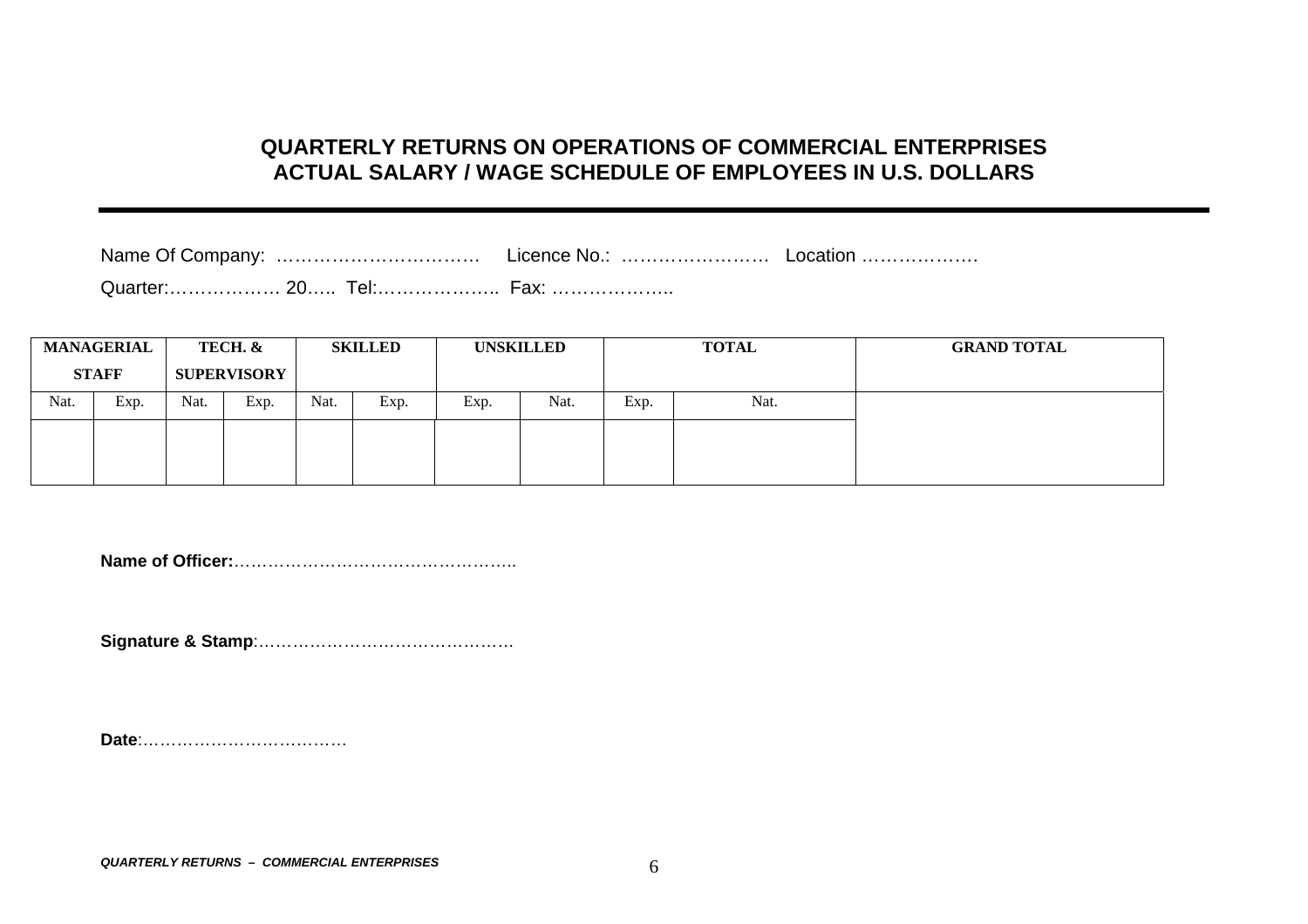# **QUARTERLY RETURNS ON OPERATIONS OF COMMERCIAL ENTERPRISES ACTUAL INCOME TAX SCHEDULE OF EMPLOYEES PAYABLE TO I.R.S IN U.S. DOLLARS**

| $\bigcap_{x \in \mathbb{R}} \mathbb{R}$ and $\bigcap_{x \in \mathbb{R}} \mathbb{R}$ |  | . |  |
|-------------------------------------------------------------------------------------|--|---|--|

Quarter:……………… 20….. Tel:……………….. Fax: ………………..

| <b>MANAGERIAL STAFF</b> |      | <b>SUPERVISORY</b> | TECH. & | <b>SKILLED</b> |      | <b>UNSKILLED</b> |      | <b>TOTAL</b> |      | <b>GRAND TOTAL</b> |
|-------------------------|------|--------------------|---------|----------------|------|------------------|------|--------------|------|--------------------|
| Nat.                    | Exp. | Nat.               | Exp.    |                | Exp. | Exp.             | Nat. | Exp.         | Nat. |                    |
|                         |      |                    |         |                |      |                  |      |              |      |                    |

**Name of Officer:**…………………. . . . . . . . . . . . . . . . . . . . . . . . .

**Signature & Stamp**:…………… …………… ……………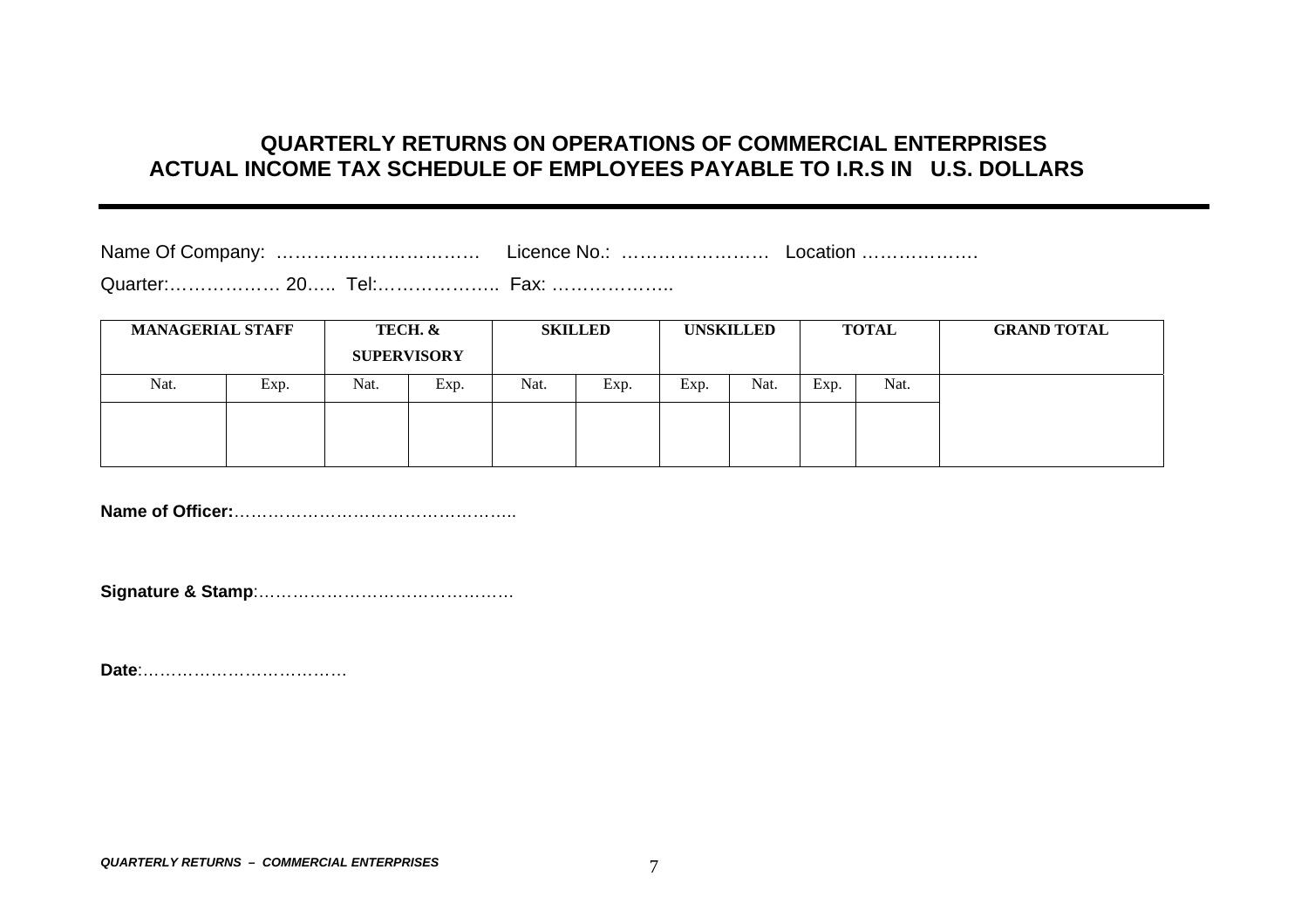# **QUARTERLY RETURNS ON OPERATIONS OF COMMERCIAL ENTERPRISES ACTUAL SOCIAL SECURITY CONTRIBUTION FOR THE QUARTER IN U. S. DOLLARS**

|                  | MANAGERIAL<br>TECH. & |                    | <b>SKILLED</b> | <b>UNSKILLED</b> | <b>TOTAL</b> | <b>GRAND TOTAL</b> |  |
|------------------|-----------------------|--------------------|----------------|------------------|--------------|--------------------|--|
|                  | <b>STAFF</b>          | <b>SUPERVISORY</b> |                |                  |              |                    |  |
|                  | Nat                   | Nat                | Nat.           | Nat.             |              |                    |  |
| EMPLOYER (12.5%) |                       |                    |                |                  |              |                    |  |
|                  |                       |                    |                |                  |              |                    |  |
|                  |                       |                    |                |                  |              |                    |  |
|                  |                       |                    |                |                  |              |                    |  |
|                  |                       |                    |                |                  |              |                    |  |
| EMPLOYEE (5%)    |                       |                    |                |                  |              |                    |  |
|                  |                       |                    |                |                  |              |                    |  |
|                  |                       |                    |                |                  |              |                    |  |
|                  |                       |                    |                |                  |              |                    |  |
| <b>TOTAL</b>     |                       |                    |                |                  |              |                    |  |
|                  |                       |                    |                |                  |              |                    |  |

**Name of Officer:**…………………………………………..

**Signature & Stamp**:…………… …………… ……………

**Date**:………………………………

*QUARTERLY RETURNS – COMMERCIAL ENTERPRISES*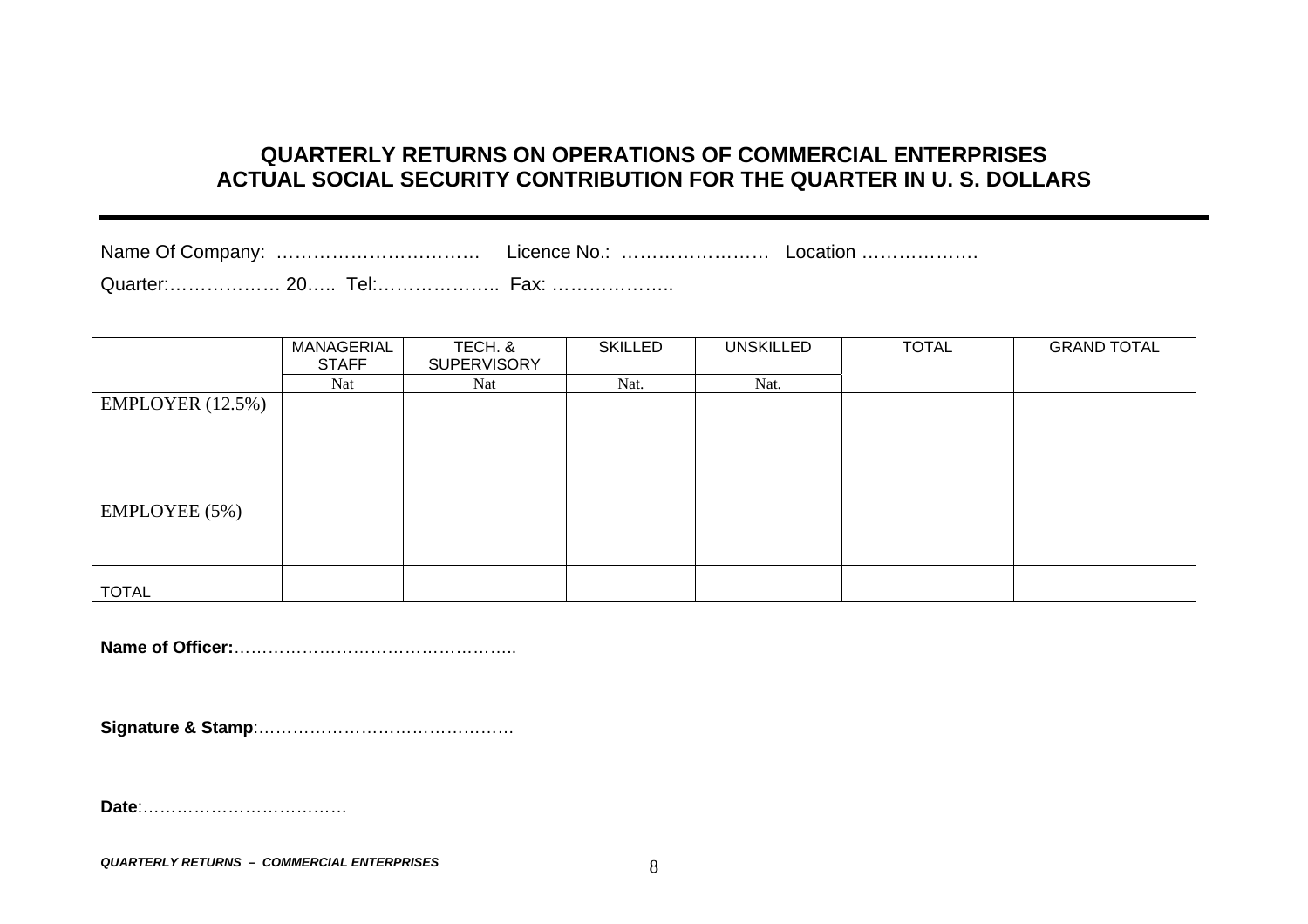### **QUARTERLY RETURNS ON OPERATIONS OF COMMERCIAL ENTERPRISES ENVIRONMENTAL REPORT ON OPERATIONS**

|  | Licence No.: | Location |
|--|--------------|----------|
|  |              |          |

|                                     |                                         |                                                        |                      | <b>STATUS</b>                                      |                                                          |  |  |  |  |
|-------------------------------------|-----------------------------------------|--------------------------------------------------------|----------------------|----------------------------------------------------|----------------------------------------------------------|--|--|--|--|
| <b>DATE OF EPA</b><br><b>PERMIT</b> | <b>PRODUCT (S) /</b><br><b>ACTIVITY</b> | <b>TYPE OF ENVIRONMENTAL</b><br><b>REPORT REQUIRED</b> | <b>NOT INITIATED</b> | <b>INITIATED - PROCESS</b><br><b>NOT COMPLETED</b> | <b>PERMIT</b><br><b>GRANTED/PER</b><br><b>MIT NUMBER</b> |  |  |  |  |
|                                     |                                         |                                                        |                      |                                                    |                                                          |  |  |  |  |
|                                     |                                         |                                                        |                      |                                                    |                                                          |  |  |  |  |
|                                     |                                         |                                                        |                      |                                                    |                                                          |  |  |  |  |
|                                     |                                         |                                                        |                      |                                                    |                                                          |  |  |  |  |
|                                     |                                         |                                                        |                      |                                                    |                                                          |  |  |  |  |

**Name of Officer**: ………………………………..

**Signature / Stamp**: ……………………………

**Date:** ……………………………………………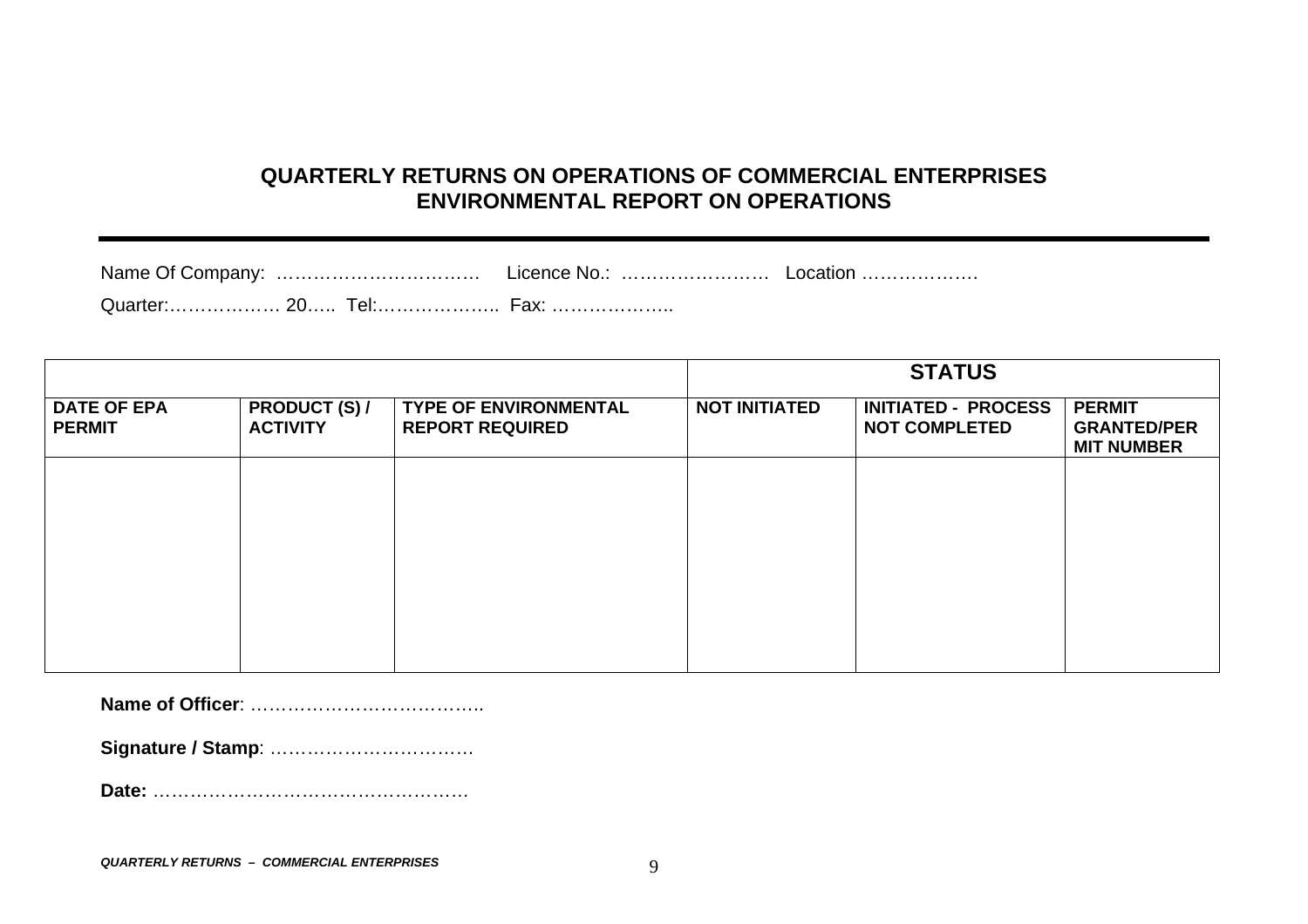### **QUARTERLY RETURNS OF COMMERCIAL ENTERPRISES FACTORIES INSPECTORATE CERTIFICATION**

| Name Of Company: |        | Licence No. | Location |
|------------------|--------|-------------|----------|
|                  | $\sim$ |             |          |

Quarter:……………… 20….. Tel:……………….. Fax: ………………..

|                                            |                                         |                                                 |                      | <b>STATUS</b>                                                |                                                                                      |
|--------------------------------------------|-----------------------------------------|-------------------------------------------------|----------------------|--------------------------------------------------------------|--------------------------------------------------------------------------------------|
| <b>DATE OF FID</b><br><b>CERTIFICATION</b> | <b>PRODUCT (S) /</b><br><b>ACTIVITY</b> | <b>TYPE OF CERTIFICATION</b><br><b>REQUIRED</b> | <b>NOT INITIATED</b> | <b>INITIATED -</b><br><b>PROCESS NOT</b><br><b>COMPLETED</b> | <b>CERTIFICATE</b><br><b>GRANTED/RENEWED</b><br><b>/CERTIFICATE</b><br><b>NUMBER</b> |
|                                            |                                         |                                                 |                      |                                                              |                                                                                      |
|                                            |                                         |                                                 |                      |                                                              |                                                                                      |
|                                            |                                         |                                                 |                      |                                                              |                                                                                      |
|                                            |                                         |                                                 |                      |                                                              |                                                                                      |

**Name of Officer**: ………………………………..

**Signature / Stamp**: ……………………………

**Date:** ……………………………………………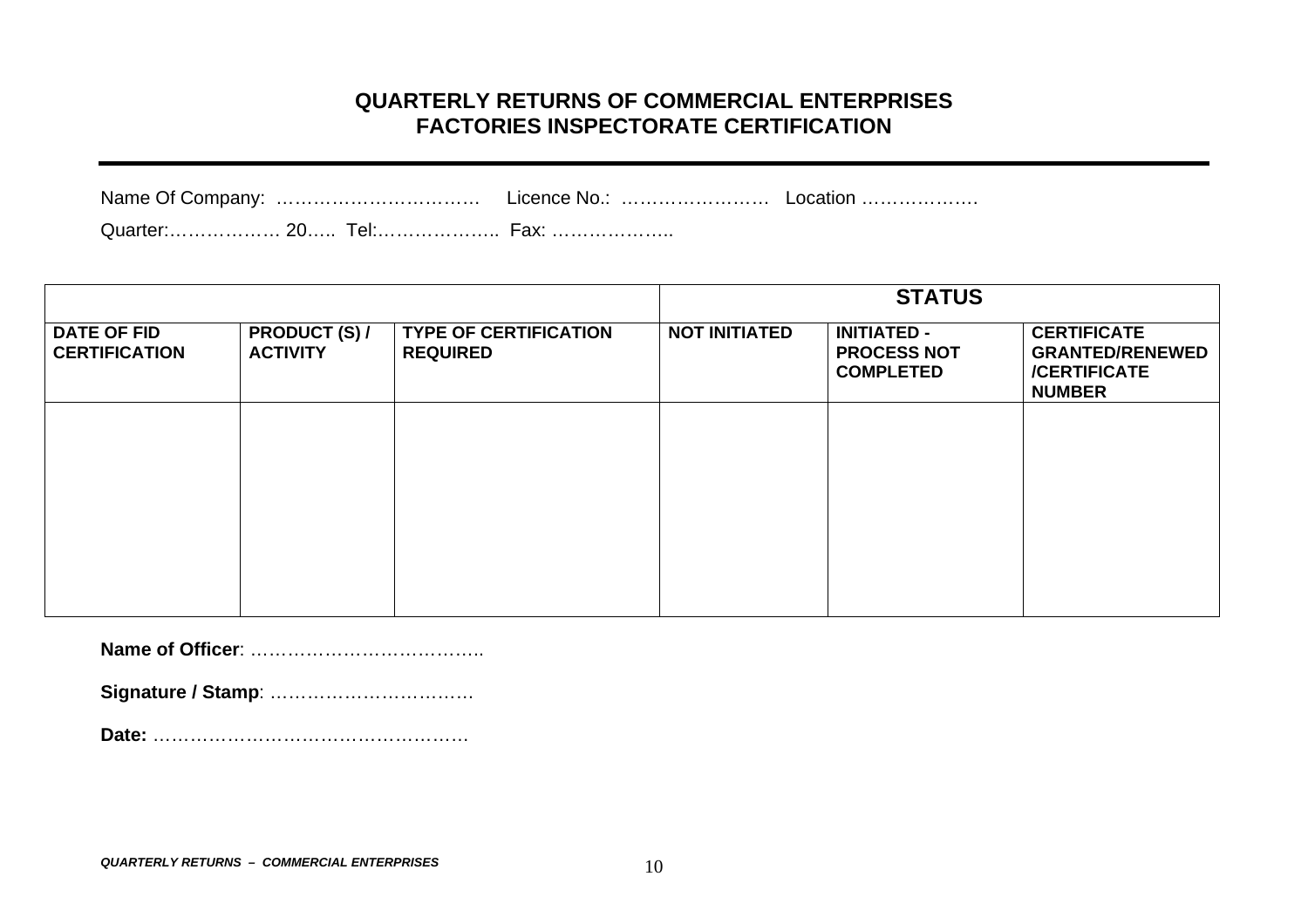### **QUARTERLY RETURNS ON OPERATIONS OF COMMERCIAL ENTERPRISES EMPLOYEES TRAINING SCHEDULE FOR NATIONALS**

| Name Of Company:<br> | Licence No.: | LOCation ………………… |
|----------------------|--------------|------------------|
|                      |              |                  |

Quarter:……………… 20….. Tel:……………….. Fax: ………………..

|     | <b>MANAGERIAL STAFF</b> |                      |     | <b>TECHNICAL &amp;</b><br><b>SUPERVISORY STAFF</b> |                      |     | <b>SKILLED</b>  |                      | <b>UNSKILLED</b> |              |                    | TOTAL NO.<br><b>OF</b><br><b>EMPLOYEES</b><br><b>TRAINED</b> | <b>TOTAL COST \$</b> |
|-----|-------------------------|----------------------|-----|----------------------------------------------------|----------------------|-----|-----------------|----------------------|------------------|--------------|--------------------|--------------------------------------------------------------|----------------------|
| No. | Type Of<br>Trg.         | Cost Of<br>$Trg.$ \$ | No. | Type Of<br>Trg.                                    | Cost Of<br>$Trg.$ \$ | No. | Type Of<br>Trg. | Cost Of<br>$Trg.$ \$ | No.              | Type Of Trg. | Cost Of Trg.<br>ъ. |                                                              |                      |
|     |                         |                      |     |                                                    |                      |     |                 |                      |                  |              |                    |                                                              |                      |
|     |                         |                      |     |                                                    |                      |     |                 |                      |                  |              |                    |                                                              |                      |
|     |                         |                      |     |                                                    |                      |     |                 |                      |                  |              |                    |                                                              |                      |
|     |                         |                      |     |                                                    |                      |     |                 |                      |                  |              |                    |                                                              |                      |
|     |                         |                      |     |                                                    |                      |     |                 |                      |                  |              |                    |                                                              |                      |
|     |                         |                      |     |                                                    |                      |     |                 |                      |                  |              |                    |                                                              |                      |

**Name of Officer…………………………** 

**Signature / Stamp ……………………………………………**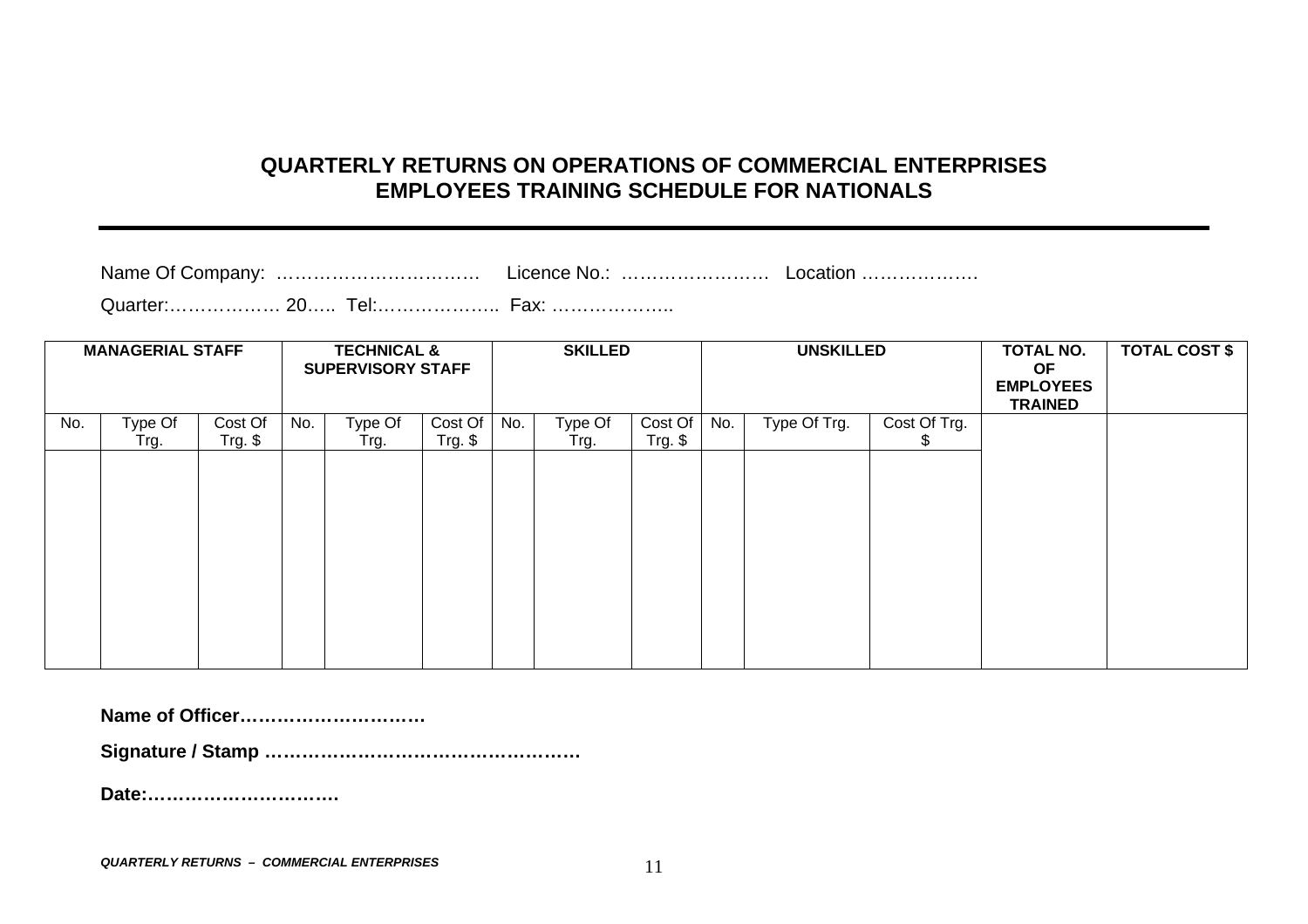# **QUARTERLY RETURNS ON OPERATIONS OF COMMERCIAL ENTERPRISES EMPLOYEES TRAINING SCHEDULE FOR EXPATRIATES**

| <b>MANAGERIAL STAFF</b> |              | <b>TECHNICAL &amp;</b><br><b>SUPERVISORY STAFF</b> |     |                 | <b>SKILLED</b>        |     | <b>UNSKILLED</b> |                    | TOTAL NO.<br>OF.<br><b>EMPLOYEES</b><br><b>TRAINED</b> | <b>TOTAL COST \$</b> |              |  |  |
|-------------------------|--------------|----------------------------------------------------|-----|-----------------|-----------------------|-----|------------------|--------------------|--------------------------------------------------------|----------------------|--------------|--|--|
| No.                     | Type Of Trg. | Cost Of<br>$Trg.$ \$                               | No. | Type Of<br>Trg. | Cost Of<br>$Trg.$ $$$ | No. | Type Of<br>Trg.  | Cost Of<br>Trg. \$ | No.                                                    | Type Of Trg.         | Cost Of Trg. |  |  |
|                         |              |                                                    |     |                 |                       |     |                  |                    |                                                        |                      |              |  |  |
|                         |              |                                                    |     |                 |                       |     |                  |                    |                                                        |                      |              |  |  |
|                         |              |                                                    |     |                 |                       |     |                  |                    |                                                        |                      |              |  |  |
|                         |              |                                                    |     |                 |                       |     |                  |                    |                                                        |                      |              |  |  |
|                         |              |                                                    |     |                 |                       |     |                  |                    |                                                        |                      |              |  |  |
|                         |              |                                                    |     |                 |                       |     |                  |                    |                                                        |                      |              |  |  |

**Name of Officer:**…………………………………………..

**Signature & Stamp**:………………………………………

**Date**:………………………………

*QUARTERLY RETURNS – COMMERCIAL ENTERPRISES* 12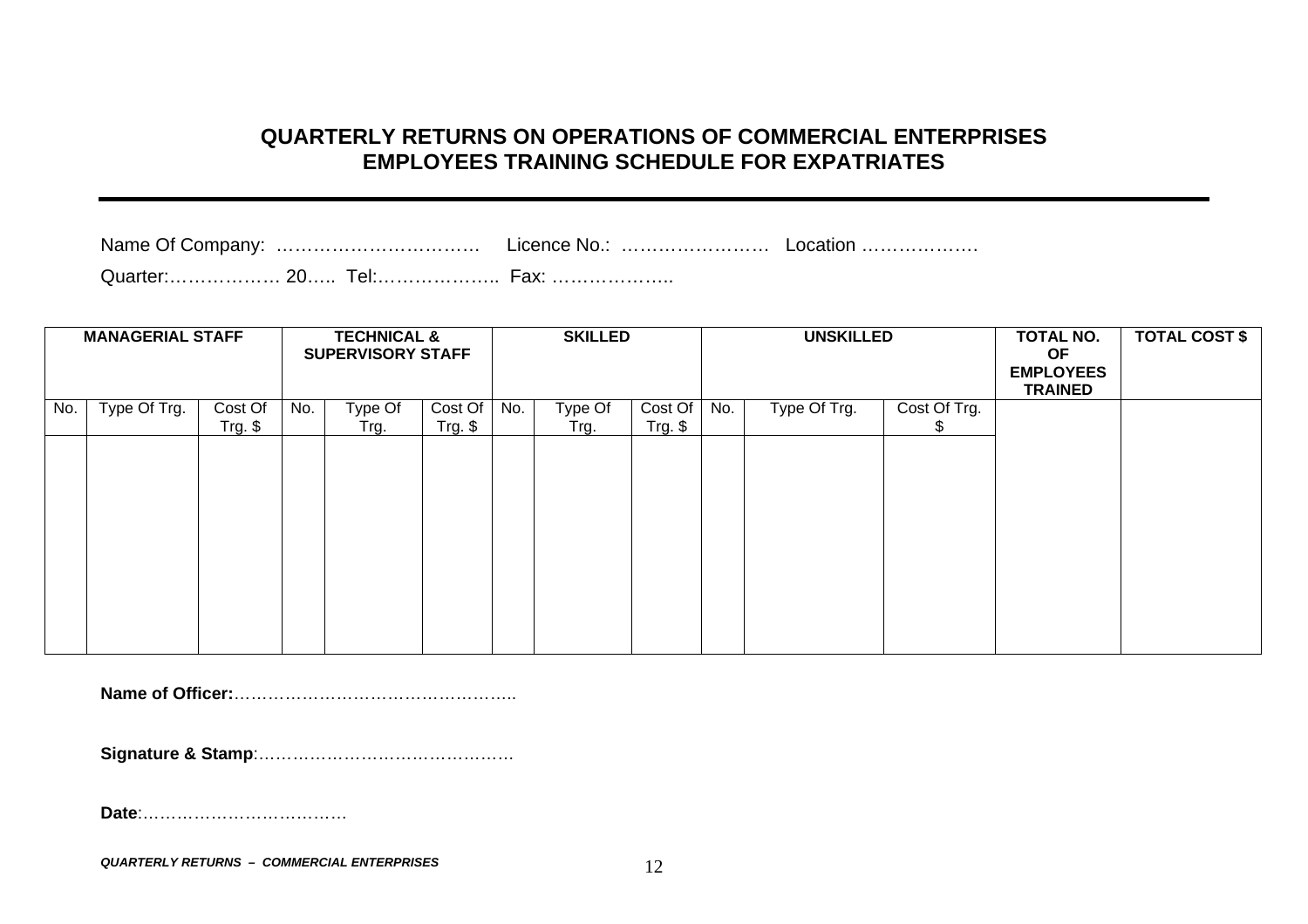#### **QUARTERLY RETURNS ON OPERATIONS OF COMMERCIAL ENTERPRISES WITHHOLDING TAX**

| Name Of Company: | Licence No.: | Location |  |
|------------------|--------------|----------|--|
|                  |              |          |  |

| <b>NAME OF SERVICE COMPANY</b> | <b>DESCRIPTION OF</b> | <b>GROSS VALUE OF</b> | <b>WITHHOLDING TAX</b> | <b>PERCENTAGE</b> |
|--------------------------------|-----------------------|-----------------------|------------------------|-------------------|
|                                | <b>SERVICE/GOODS</b>  | <b>PAYMENT</b>        |                        |                   |
|                                | <b>PROVIDED</b>       |                       |                        |                   |
|                                |                       |                       |                        |                   |
|                                |                       |                       |                        |                   |
|                                |                       |                       |                        |                   |
|                                |                       |                       |                        |                   |
|                                |                       |                       |                        |                   |

**Name of Officer:**………………… …………… …………..

**Signature & Stamp**:…………… …………… ……………